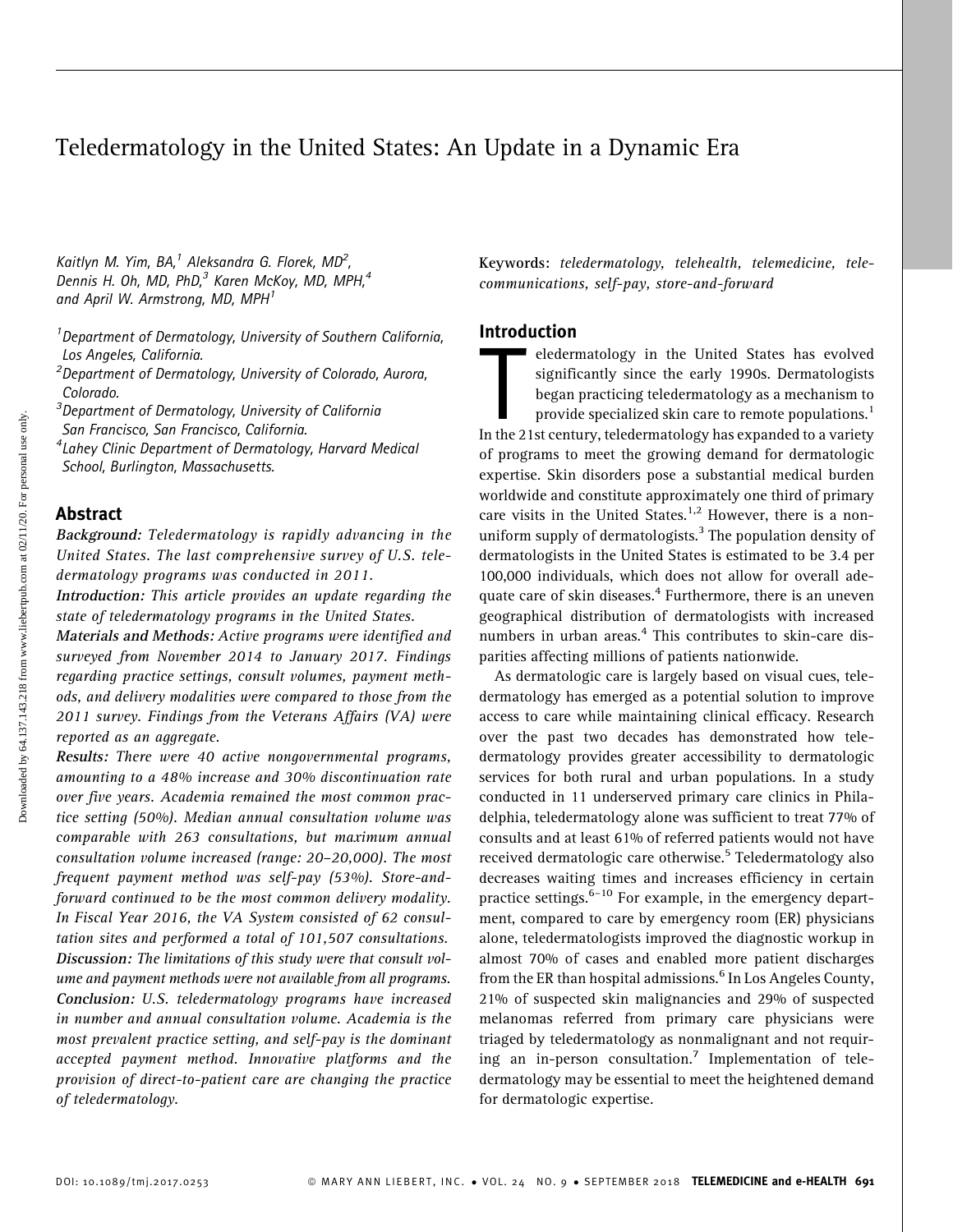# YIM ET AL.

Teledermatology is also reliable in regards to accurate diagnosis and management of skin disorders. Compared to inperson consultation, teledermatology consultation has shown comparable results in primary diagnosis, aggregated diagnoses, and clinical course outcomes up to 9 months postreferral.<sup>11,12</sup> Two systematic reviews have also shown high diagnostic and management concordance between the two for dermatologic disorders and malignancies.<sup>13,14</sup> Even with the use of mobile phone imaging, agreement was shown to be 82% for primary categorical diagnosis, 62% for aggregated diagnoses, and 81% for management decisions.<sup>15</sup> Teledermatology has demonstrated accuracy in all Fitzpatrick skin types and the pediatric population, although older age and atypical nevi have been reported to be associated with higher rates of discordant diagnoses.<sup>15–17</sup> Despite increasing clinical volume, teledermatology preserves clinical accuracy.

The field of teledermatology is constantly being redefined. Specific challenges in teledermatology include operational inefficiency, lack of communication with referring providers, and inexperience among practicing dermatologists. $18-20$ Furthermore, novel platforms such as direct-to-patient virtual consultation programs and mobile self-care applications, while less costly and more convenient, may need proper safeguards to ensure delivery of high-quality care.<sup>21–23</sup> Over the past decade, explicit efforts have been made to overcome these challenges. These efforts include improving diagnostic technologies, applying dermatologic imaging standards, establishing appropriate follow-up protocols, encouraging resident exposure, and increasing adherence to national and/or institutional guidelines for teledermatology.<sup>24-29</sup> With such advances, teledermatology will continue to evolve in the future.

In 2016, as part of the American Telemedicine Association (ATA) initiative, we organized a nationwide survey in an effort to understand the current landscape of teledermatology in the United States in regards to a number of aspects, including practice setting, patient volume, and payment methods. This is an update on the state of teledermatology since our last survey from 2011.<sup>30</sup>

## Materials and Methods

We adapted a validated questionnaire used in 2011 to survey the different teledermatology programs. This questionnaire included practice setting, service areas, clinical volume, payment methods, and type of technological modality used in delivery. We identified active programs by the following three-step approach: (1) We had a list of existing programs from the 2011 survey and checked to confirm that they are still active; (2) To identify new programs, we con-

ducted an extensive state-by-state Internet search; and (3) We asked members of the ATA Teledermatology Special Interest Group (SIG) if additional programs had not already been identified. This study was approved by the Institutional Review Board at University of California Davis.

We classified a program as inactive when the program responded that they were discontinued. We classified a program as neither active nor inactive when the program responded that it was never started or did not respond at all.

Between November 1, 2014 and January 1, 2017, 92 questionnaires were electronically distributed to potentially active programs. Programs unresponsive to the initial survey were contacted at least thrice by e-mail and at least twice by telephone. Survey responses were collected by the ATA, and descriptive statistics was subsequently performed for this study.

Of note, individual teledermatology programs within the Veterans Affairs (VA) were excluded from the total analysis due to VA restrictions regarding survey participation by individual facilities. Instead, data for the VA teledermatology programs were presented as an aggregate of national data.

### Results

### OVERVIEW OF TELEDERMATOLOGY PROGRAMS (NONGOVERNMENTAL): PRACTICE SETTINGS, PATIENT VOLUMES, PAYMENT METHODS, AND TECHNOLOGICAL MODALITIES

Governmental programs refer to programs associated with the VA, active military services, and Indian health services. Nongovernmental programs include programs associated with academic institutions, private practice, medical groups, and other practice settings. In this section, we discuss nongovernmental programs.

The total number of active nongovernmental programs was 40, which is an increase from the total of 27 nongovernmental programs in 2011 (Table 1).<sup>30</sup> This represents a 48% increase over 5 years. Since 2011, 8 of the 27 programs were discontinued and, thus, classified as inactive. This amounts to a 30% discontinuation rate over 5 years. This could represent an underestimate of the total number of discontinued programs because we did not classify the programs that did not respond (25.0%) as discontinued.

Among the 40 active programs, half were established within academic institutions (50%), followed by private practice (30%), medical groups (10%), and other practice settings such as tribal facilities or virtual office platforms (10%) (Figs. 1 and 2). Academia remained the most common practice setting for teledermatology (Table 1). In 2011, 67% of the programs were based at academic institutions.<sup>30</sup> Independent virtual office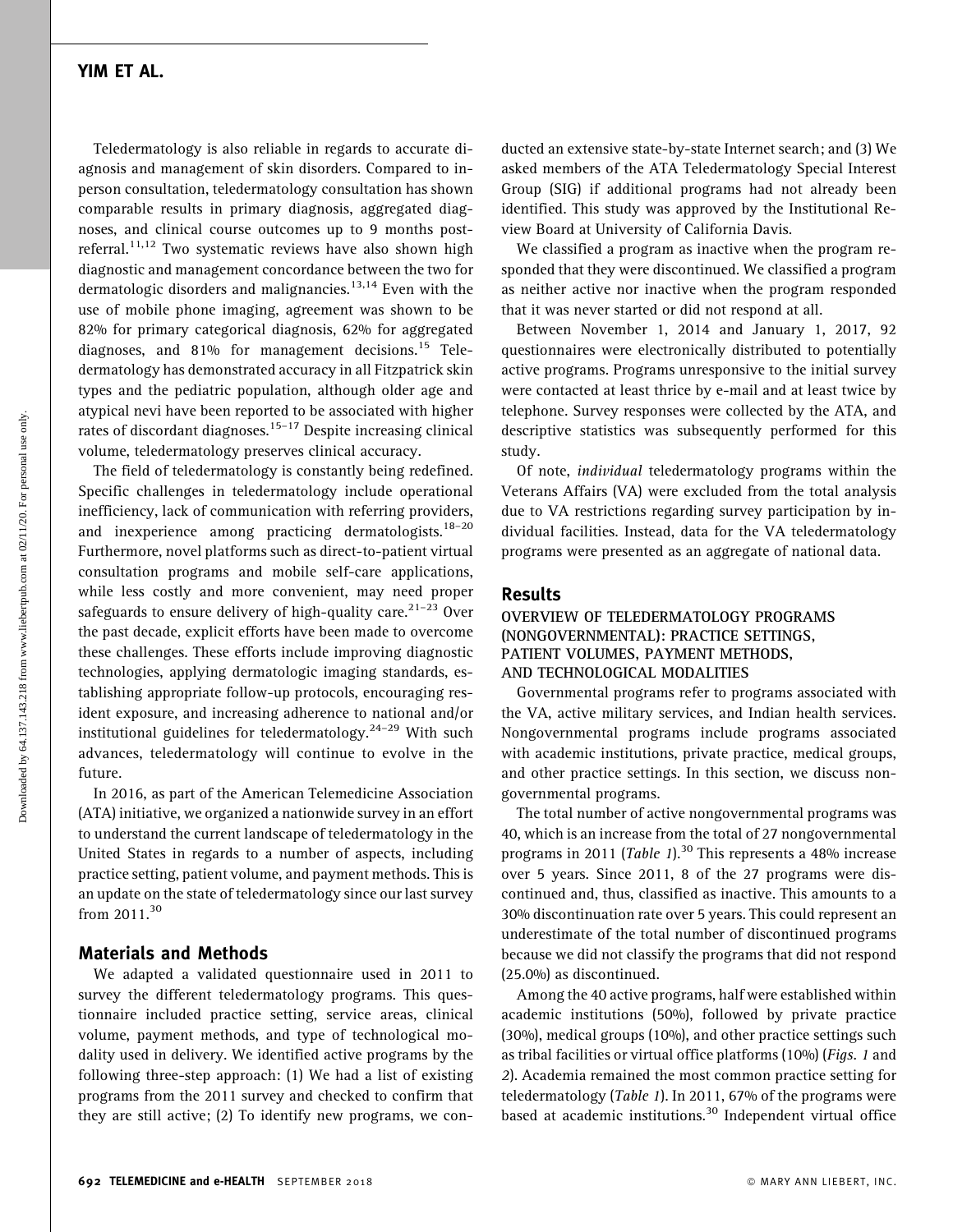# TELEDERMATOLOGY IN THE UNITED STATES

| Table 1. Comparison of Active Teledermatology Programs in 2011 and 2016 in Regards to Number of Programs,<br>Median Annual Consult Volume, Practice Settings, Payment Methods, and Delivery Modalities |                                             |                         |                                              |                        |
|--------------------------------------------------------------------------------------------------------------------------------------------------------------------------------------------------------|---------------------------------------------|-------------------------|----------------------------------------------|------------------------|
|                                                                                                                                                                                                        | 2011 <sup>a</sup>                           |                         | $2016^{b}$                                   |                        |
| Number of programs                                                                                                                                                                                     | 37 (27 nongovernmental,<br>10 governmental) |                         | 102 (40 nongovernmental,<br>62 governmental) |                        |
|                                                                                                                                                                                                        | Overall: 309 (range: 5-6,500)               |                         | Overall: 263 (range: 20-20,000)              |                        |
| Median annual consult volume                                                                                                                                                                           | By practice setting                         |                         | By practice setting:                         |                        |
|                                                                                                                                                                                                        | 1. HMO                                      | 3650 (range: 800-6,500) | 1. Medical group                             | 539 (range: 40-12,500) |
|                                                                                                                                                                                                        | 2. Governmental                             | 1200 (range: 55-4,500)  | 2. Other                                     | 330 (range: 100-5,700) |
|                                                                                                                                                                                                        | 3. Private practice                         | 244 (range: 20-790)     | 3. Academia                                  | 225 (range: 40-2,400)  |
|                                                                                                                                                                                                        | 4. Academia                                 | 166.5 (range: 5-3,048)  | 4. Private practice                          | 120 (range: 20-20,000) |
| Practice setting                                                                                                                                                                                       | 1. Academia                                 | 4.9%                    | 1. Academia                                  | 50%                    |
|                                                                                                                                                                                                        | 2. Governmental                             | 27%                     | 2. Private practice                          | 30%                    |
|                                                                                                                                                                                                        | 3. Private practice                         | 16%                     | 3. Medical group                             | 10%                    |
|                                                                                                                                                                                                        | 4. HMO                                      | 8%                      | 4. Other                                     | 10%                    |
| Payment method                                                                                                                                                                                         | 1. Private payer                            | 69%                     | 1. Self-pay                                  | 53%                    |
|                                                                                                                                                                                                        | 2. Self-pay                                 | 61%                     | 2. PPO                                       | 47%                    |
|                                                                                                                                                                                                        | 3. Medicaid                                 | 56%                     | 3. HMO                                       | 39%                    |
|                                                                                                                                                                                                        | 4. Medicare                                 | 53%                     | 4. Medicaid                                  | 39%                    |
|                                                                                                                                                                                                        | 5. HMO                                      | 47%                     | 5. Medicare                                  | 37%                    |
|                                                                                                                                                                                                        | 6. Governmental                             | 22%                     | 6. Other                                     | 34%                    |
|                                                                                                                                                                                                        |                                             |                         | 7. IPA                                       | 18%                    |
| Delivery modality                                                                                                                                                                                      | 1. S&F only                                 | 51%                     | 1. S&F only                                  | 72%                    |
|                                                                                                                                                                                                        | 2. S&F and LI separately                    | 19%                     | 2. Ll only                                   | 45%                    |
|                                                                                                                                                                                                        | 3. Hybrid                                   | 16%                     | 3. Hybrid                                    | 35%                    |
|                                                                                                                                                                                                        | 4. LI only                                  | 14%                     |                                              |                        |

Descriptions in italics indicate the option with the greatest percentage.

<sup>a</sup>From Armstrong et al., a primary investigation of the state of teledermatology programs in 2011, published in November 2012.

<sup>b</sup>Data for nongovernmental programs only, except for number of programs.

HMO, health maintenance organizations; IPA, independent practice associations; LI, live-interactive; PPO, preferred provider organization.

platforms have emerged as a new practice setting of teledermatology in 2016.

The median number of consultations seen per year was approximately the same between 2011 and 2016; specifically, the median was 263 consultations in 2016, compared to 309 consultations in 2011 (Table 1).<sup>30</sup> However, the maximum number of consultations increased. Annual consultation volume ranged from 20 to 20,000 consultations. In comparison, the maximum number of consultations seen in 2011 was 6,500 consultations. Overall, teledermatology programs based in medical groups performed the highest median annual number of consultations with a median of 539 consultations

per site (range: 40–12,500; mean: 3,405) (Fig. 3). Second highest were programs in other practice settings, including tribal facilities and virtual office platforms, with a median of 330 consultations (range: 100–5,700; mean: 1,615), followed by academic programs with a median of 225 consultations (range: 40–2,400; mean: 460). Finally, teledermatologists in private practice settings performed a median of 120 consultations (range: 20–20,000; mean: 3,141). This ranking is different than in 2011, during which health maintenance organizations (HMO) had the highest median annual volume, followed by governmental, private practice, and academic teledermatology programs (Table 1).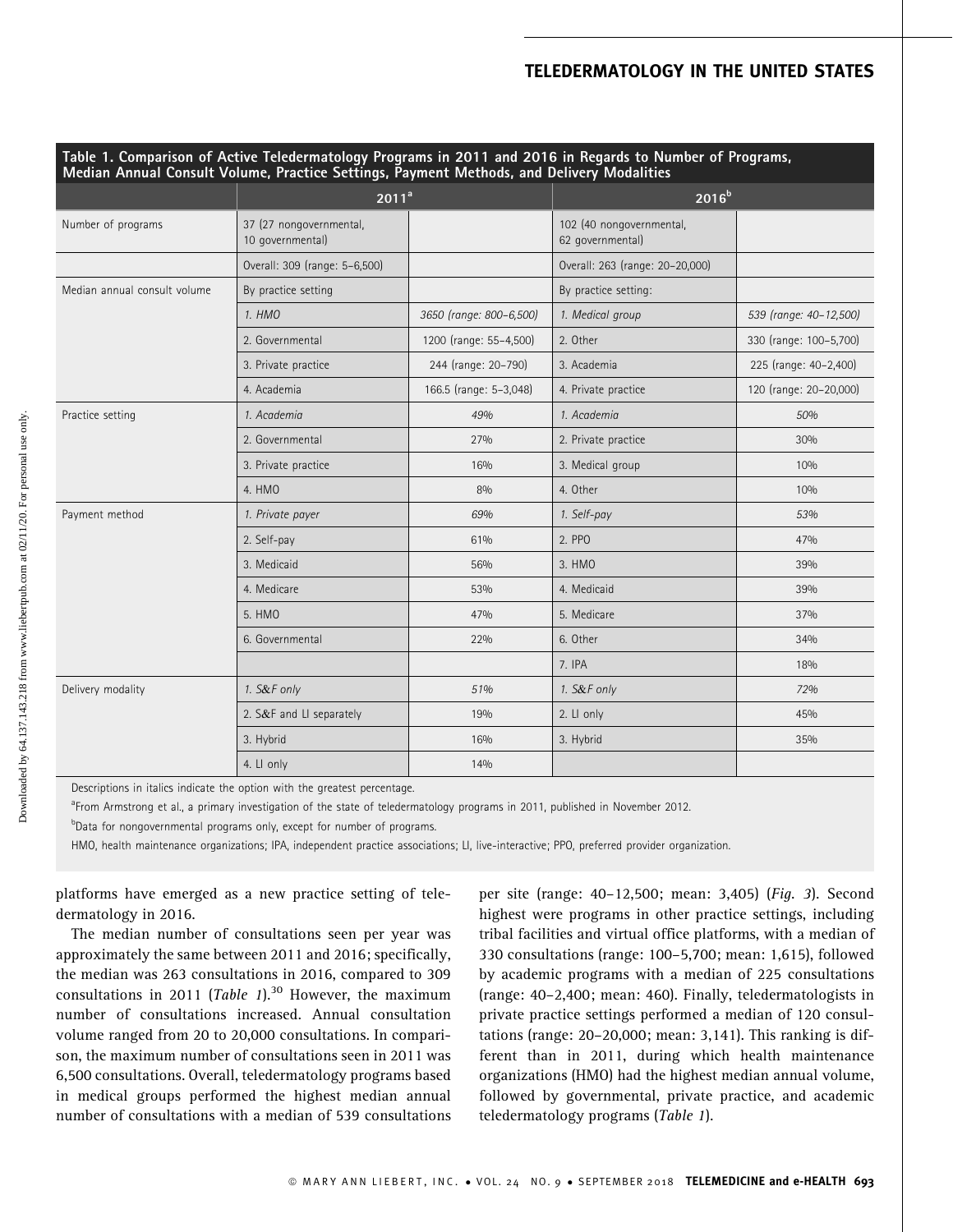

Fig. 1. Map of active teledermatology programs in the United States in 2016 who responded to the survey. Teledermatology programs are not mapped if they do not disclose which states they serve.

Thirty-eight of the 40 active programs provided information about accepted payment methods for teledermatology services, and many of the programs accepted multiple methods. The most frequent reimbursement source was self-pay (53%), followed by preferred provider organization (PPO) (47%), HMO (39%), Medicaid (39%), Medicare (37%), other

methods such as outside contracts (34%), and independent practice associations (18%) (Fig. 4). Of the total programs, 32.5% also claimed that they perform volunteer services. One of the most significant changes in 2016 was that self-pay was the most common reimbursement source. In 2011, self-pay ranked second to PPO (Table 1).<sup>30</sup>

In regard to provision of services, 28 of the 40 programs (70%) provided direct-to-patient care. Seventy-eight percent of programs only provided services within their home state, whereas 22% provided services to more than one state in the United States. Of the total programs, 12.5% provided dermatologic services internationally, and 62% of programs reported plans to connect with more referral sites in the future. Compared to 2011, the amount of programs providing in-state services increased and the amount of programs providing global services stayed the same.<sup>30</sup> While independent virtual office plat2011, store-and-forward only remained the most commonly used teledermatology delivery modality (*Table 1*).<sup>30</sup>

#### STATE OF TELEDERMATOLOGY: VA SYSTEM

In this study, the individual programs within the VA system were reported as an aggregate and excluded from the analysis.



Fig. 2. Practice settings of active nongovernmental teledermatology programs in 2016.

forms had varied consult volumes, these programs generally had larger teledermatology service coverage across multiple states.

Finally, within a single patient encounter, 72% of programs utilized store-and-forward only, 45% utilized live-interactive only, and 35% utilized a hybrid of the two modalities (Fig. 5). In other words, using only storeand-forward in a single patient encounter was the most popular approach, whereas using storeand-forward and live-interactive simultaneously in a single patient encounter was the least popular approach. Some programs utilized more than one of these three approaches in their practice of teledermatology for different patients. Compared to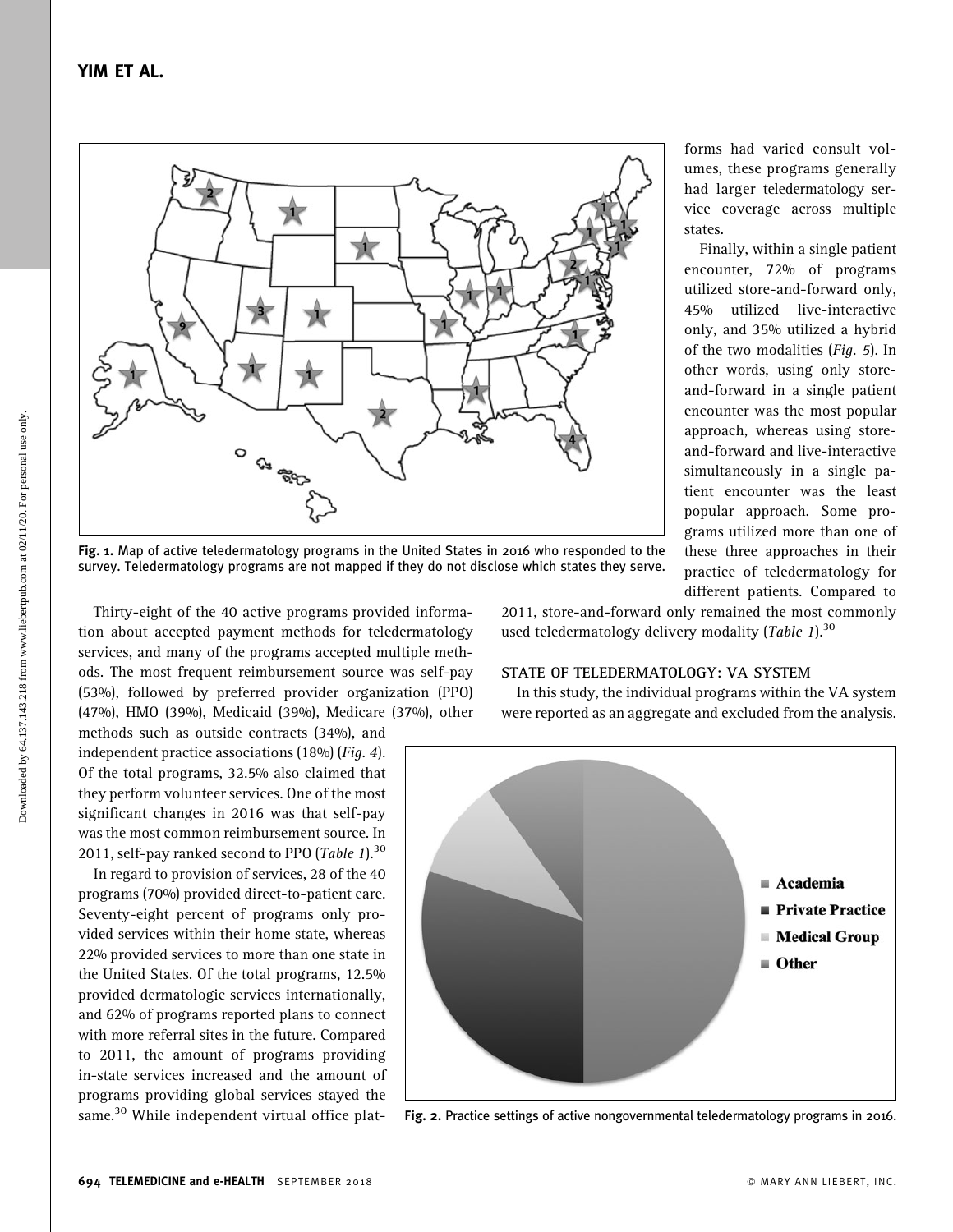# TELEDERMATOLOGY IN THE UNITED STATES



Fig. 3. Teledermatology annual consult volume divided by practice setting in 2016.

The VA teledermatology system is a unified national system composed of numerous individual facilities acting under the same set of business practices and quality management measures. The various sites operate as a network, interacting with each other and having the potential to share patient populations. This separates the VA teledermatology system from other U.S. teledermatology programs that operate autonomously.

At the end of Fiscal Year 2016 (September 30, 2016), there were 62 programs established within the VA system, exclusively in the United States. The VA performed 101,507 consultations in Fiscal Year 2016 and indicated future plans to connect with more referral sites. As a government-based

system, the programs have been completely funded by the VA and did not perform volunteer services. The majority of programs delivered teledermatology using store-and-forward with a minority of programs utilizing live-interactive.

## **Discussion**

This study represents a comprehensive update on the state of U.S. teledermatology programs in 2016. First, the findings show that both the number of active programs and the annual volume of consultations have increased. With 40 active, nongovernmental programs and at least 62 consultation sites within the VA system, the current landscape of teledermatology in the United States consists of 102 active nongovernmental and governmental programs. This is much larger than the total of 37 programs in 2011 (*Table 1*).<sup>30</sup> Largely contributing to this is the growth of the VA teledermatology system, although the extent of this contribution could be an overestimate as the 2011 survey did not have access to national VA data and may have underreported the total number of VA programs.<sup>31</sup>

Academia continues to be the most common practice setting for teledermatology (Fig. 2). Given that academic institutions often have increased resources and serve large county populations, this may reflect a continuous effort to increase access to care to underserved populations. Furthermore, the incorporation of teledermatology into residency curriculums has gained significant interest over the past few years as not only a useful clinical skill but also as a unique educational tool to enhance medical

knowledge. $28,32$  Efforts to sustain academic teledermatology programs may be vital to the future of teledermatology.<sup>30</sup>

The virtual office platform is a newly recognized practice setting in 2016. As patients and physicians have become more technologically adept and telecommunication technologies more advanced, purely virtual teledermatology has become easier to establish and operate in the 21st century. Although these programs do not consistently have the highest consult volumes, which may be due to the recent inception of certain platforms, they provide more widespread teledermatology services as a whole and thus increase access to dermatologic care. These programs also offer direct care to patients without the requirement of a primary care referral, contributing to the



Fig. 4. Accepted payment methods of active nongovernmental teledermatology programs in 2016.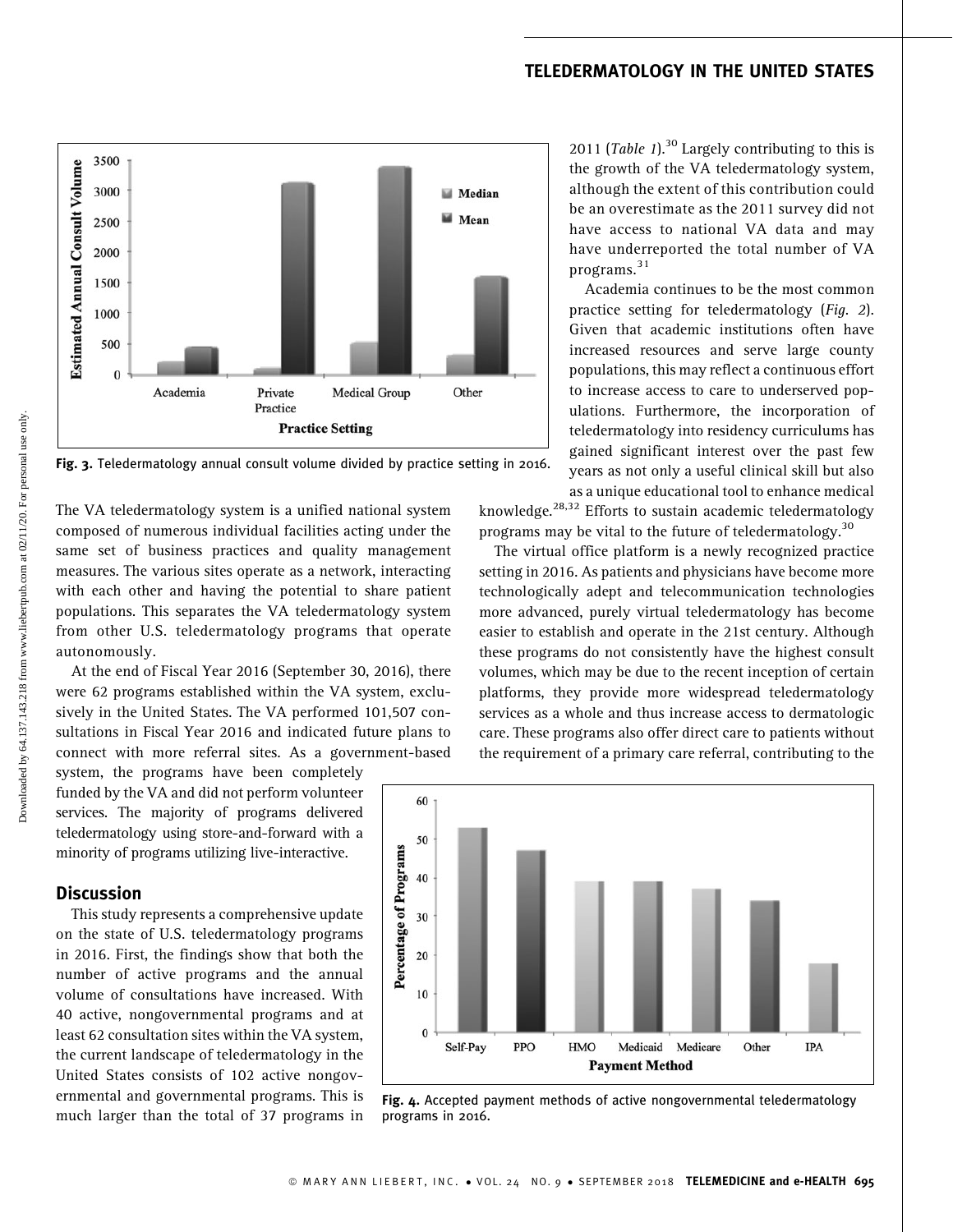# YIM ET AL.

Fig. 5. Delivery modalities of active nongovernmental teledermatology programs in 2016.

70% of teledermatology programs that offer direct-to-patient care. The direct-to-patient care model has the potential to decrease waiting times, increase convenience, decrease operational costs, and meet instant care demands. However, some studies suggest that direct-to-patient teledermatology services result in less thorough histories, imprecise communication, and missed diagnoses. $2^{1-23}$  Thus, future investigation needs to focus on how to improve the functioning of these types of programs.

Although the median number of consultations per year is comparable to 2011, the maximum number of consultations has increased from 6,500 to 20,000 (Table 1).<sup>30</sup> This suggests an increase in overall patient volume, likely due to improvements in workflow, more efficient technologies, and innovative teledermatology applications in the early 21st century. Across all practice settings, the mean number of consultations per year was substantially higher than the median number of consultations per year (Fig. 3). This indicates that there are a select number of teledermatology programs that perform a considerably higher volume of consultations compared to the other teledermatology practices within their respective setting.

Notably, self-pay is the most frequently accepted payment method (Fig. 4). This increased acceptance of self-pay for reimbursement may reflect the increased provision of directto-patient care and higher demands for teledermatology services in the modern era. As more patients desire convenient, efficient, and instant access to specialty care, the use of selfpay will likely continue to increase in the future, particularly if patient co-pays for office visits are significant.

Finally, store-and-forward is still the most commonly used modality to deliver teledermatology, likely due to increased

convenience, lower costs, and higher quality of still images compared to live video (*Fig.* 5).<sup>30</sup> As video communication technologies continue to advance in speed, quality, and accessibility, a hybrid approach of utilizing both store-andforward and live-interactive may become more widely used.

In conclusion, the field of teledermatology is rapidly evolving in the 21st century. Teledermatology not only improves access to dermatologic care for remote underserved populations but also increases efficiency and convenience to meet the high demands of urban populations. Teledermatology achieves this while maintaining accurate diagnosis and management of skin disorders. In 2016, the number of active teledermatology programs and patients receiving teledermatology consultationsin the United States

increased, likely due to support from academic institutions, the development of innovative platforms, and the advancement of telecommunication technologies. Self-pay was the most frequently accepted payment method and a majority of programs offered direct-to-patient care. The modern era continues to be an exciting time for teledermatology. Future research will continue to redefine the ways in which it can best complement the current practices of dermatology as a whole.

## Acknowledgments

The authors thank Mr. Charles Lappan for his assistance and participation in the survey. The authors also show their gratitude to the ATA for supporting this study.

# Disclosure Statement

Ms. Yim declares that she has no conflicts of interest. Dr. Armstrong is a consultant for and has received honorariums from AbbVie, Amgen, Celgene, Janssen, Merck, Eli Lilly, Novartis, Pfizer, Modernizing Medicine, Regeneron & Sanofi, and Valeant. Dr. Armstrong has also participated on speakers' bureaus for AbbVie, Eli Lilly, and Janssen and has received grants from AbbVie, Amgen, Janssen, and Eli Lilly. Dr. Oh declares that he has no conflicts of interest. Dr. McKoy is an editor for and receives a salary from Merck Manuals. Dr. Florek declares that she has no conflicts of interest. This article has no funding source.

#### **REFERENCES**

1. Coates SJ, Kvedar J, Granstein RD. Teledermatology: From historical perspective to emerging techniques of the modern era: Part I: History, rationale, and current practice. J Am Acad Dermatol 2015;72:563–574; quiz 575–566.